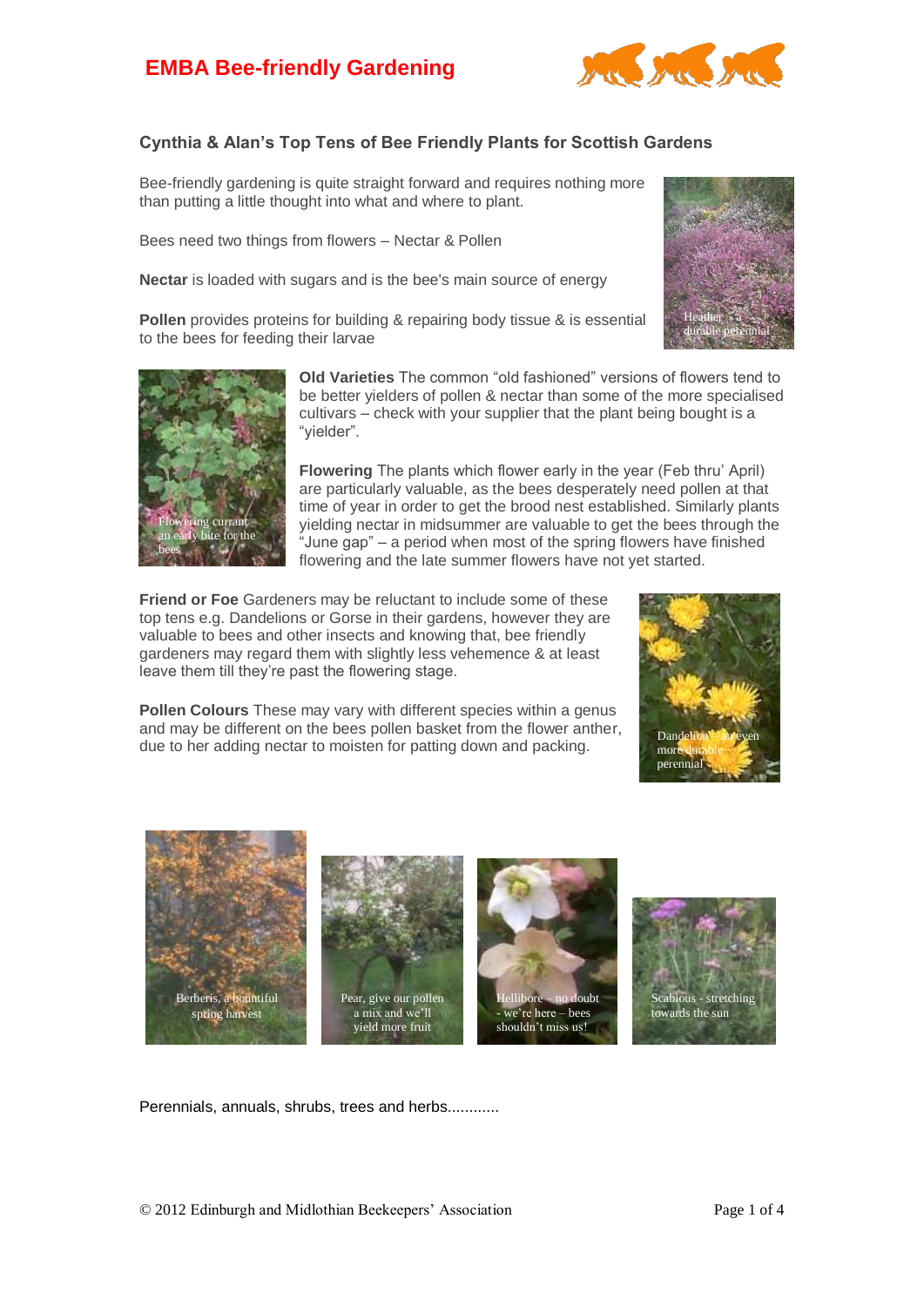

| <b>TOP TEN PERENNIAL FLOWERS</b> |                       |                   |                    |               |              |                   |  |
|----------------------------------|-----------------------|-------------------|--------------------|---------------|--------------|-------------------|--|
| <b>Flowering time</b>            | <b>Name</b>           | Genus             | <b>Species</b>     | <b>Nectar</b> | Pollen       | Pollen<br>Colour  |  |
| Feb                              | Snowdrop              | Galanthus         | nivalis            | slight        | $\checkmark$ | brown             |  |
| Jan-Mar                          | Winter<br>Aconite     | Eranthis          | hyemalis           | ✓             | $\checkmark$ | yellow            |  |
| Jan-Mar                          | Corsican<br>Hellibore | <b>Helleborus</b> | argutifolius       | $\checkmark$  | $\checkmark$ | yellow            |  |
| Feb/Mar                          | Crocus                | Crocus            | spp.               | slight        | $\checkmark$ | reddish<br>yellow |  |
| Mar/Apr                          | Dandelion             | Taraxacum         | <i>officinalis</i> | ✓             | $\checkmark$ | orange            |  |
| May                              | Bluebell<br>(British) | Endymion          | non-<br>scriptus   | ✓             | ✓            | blue              |  |
| Jun-Aug                          | Meadow<br>Cranesbill  | Geranium          | pratense           | $\checkmark$  | $\checkmark$ | green             |  |
| Jul-Sep                          | Michaelmas<br>daisy   | Aster             | novi-belgii        | slight        | $\checkmark$ | yellow            |  |
| Aug                              | Ling<br>Heather       | Calluna           | vulgaris           | $\checkmark$  | $\checkmark$ | grey              |  |
| Oct-Dec                          | Ivy                   | Hedera            | helix              | $\checkmark$  | ✓            | yellow            |  |

| TOP TEN ANNUAL / BIENNIAL FLOWERS |                   |                             |               |               |              |         |  |
|-----------------------------------|-------------------|-----------------------------|---------------|---------------|--------------|---------|--|
| <b>Flowering time</b>             | <b>Name</b>       | Genus                       | species       | <b>Nectar</b> | Pollen       | Pollen  |  |
|                                   |                   |                             |               |               |              | colour  |  |
| May-Aug                           | Phacelia          | Phacelia                    | tanacetifolia | $\checkmark$  | $\checkmark$ | blue    |  |
| Jun-Jul                           | Candytuft         | <i><u><b>Iberis</b></u></i> | umbellate     | ✓             | ✓            | yellow  |  |
| Jun-Jul                           | Vipers            | Echium                      | vulgare       | ✓             | ✓            | grey-   |  |
|                                   | <b>Bugloss</b>    |                             |               |               |              | blue    |  |
| Jun                               | Stonecrop         | Sedum                       | spurium $+$   | $\checkmark$  | $\checkmark$ | brown   |  |
|                                   | (Sedum)           |                             | $acre ++$     |               |              |         |  |
| Jun-Aug                           | Corn              | Pavaver                     | rhoeas        | $\checkmark$  | $\checkmark$ | grey-   |  |
|                                   | Poppy             |                             |               |               |              | black   |  |
| Jun-Sep                           | Cornflower        | Centaurea                   | cyanus        | $\checkmark$  | $\checkmark$ | It.     |  |
|                                   |                   |                             |               |               |              | brown   |  |
| Jun-Sep                           | Poached           | <b>Limnanthes</b>           | douglasii     | $\checkmark$  | $\checkmark$ | brown   |  |
|                                   | Egg plant         |                             |               |               |              |         |  |
| July-Aug                          | <b>Sunflowers</b> | <b>Helianthus</b>           | annuus        | $\checkmark$  | $\checkmark$ | golden- |  |
|                                   |                   |                             |               |               |              | brown   |  |
| Jun-Sep                           | Field             | Knautia                     | arvensis      | $\checkmark$  | $\checkmark$ | orange  |  |
|                                   | scabious          |                             |               |               |              |         |  |
| Jul-Sep                           | Mexican           | Cosmos                      | bipinnatus    | $\checkmark$  | $\checkmark$ | yellow  |  |
|                                   | Aster             |                             |               |               |              |         |  |
|                                   | (Cosmos)          |                             |               |               |              |         |  |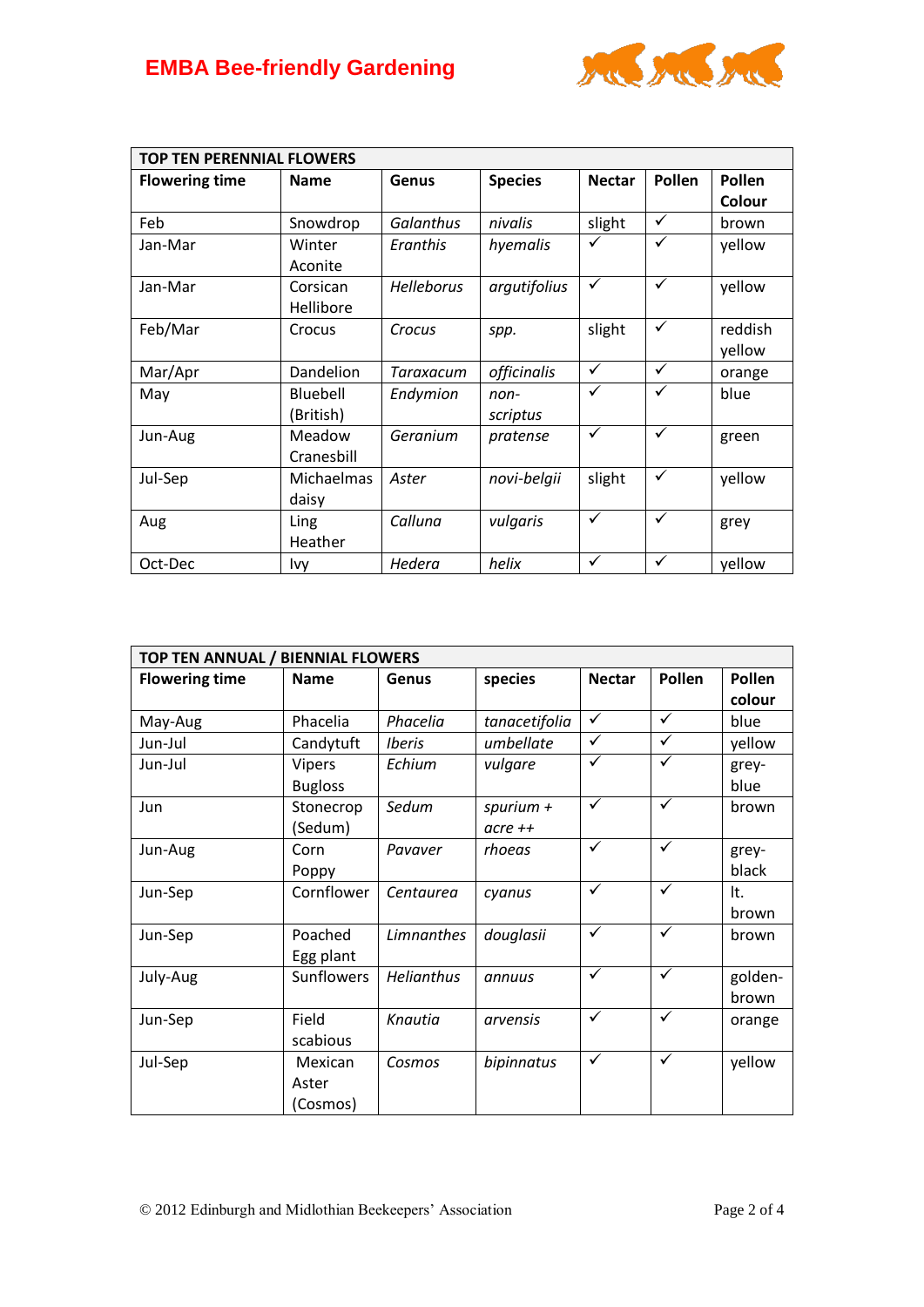

| <b>TOP TEN SHRUBS</b> |                 |                 |              |               |              |               |
|-----------------------|-----------------|-----------------|--------------|---------------|--------------|---------------|
| <b>Flowering time</b> | <b>Name</b>     | Genus           | species      | <b>Nectar</b> | Pollen       | <b>Pollen</b> |
|                       |                 |                 |              |               |              | colour        |
| Mar-Apr +             | Gorse           | Ulex            | europaeus    | slight        | ✓            | brown         |
| March-Apr             | Flowering       | <b>Ribes</b>    | sanguineum   | ✓             | ✓            | yellow        |
|                       | Currant         |                 |              |               |              |               |
| Apr-May               | <b>Berberis</b> | <b>Berberis</b> | darwinii     | $\checkmark$  | $\checkmark$ | green         |
| Apr-May               | <b>Burkwood</b> | Osmanthus       | burkwoodii   | ✓             | ✓            | greyish       |
|                       | Osmanthus       |                 |              |               |              |               |
| May-Jun               | Cotoneaster     | Cotoneaster     | horizontalis | ✓             | $\checkmark$ | brown         |
| May-Jun               | Honeysuckle     | Lonicera        | Xylosteum    | $\checkmark$  | ✓            | orange        |
|                       |                 |                 | & standishii |               |              |               |
| May-Jun               | <b>Broom</b>    | Cytisus         | scoparius    | slight        | $\checkmark$ | orange        |
| May-Jun               | California      | Ceanothus       | thyrsiflorus |               | ✓            | yellow        |
|                       | Lilac           |                 |              |               |              | to            |
|                       |                 |                 |              |               |              | brown         |
| Jun-Jul               | Pyracantha(     | Pyracantha      | coccinea +   | ✓             | $\checkmark$ | dk.           |
|                       | Firethorn)      |                 | others       |               |              | green         |
| June-Sep              | Escallonia      | Escallonia      | virgata      | ✓             | ✓            | orange        |

| <b>TOP TEN TREES</b>  |             |                 |                |               |              |          |  |
|-----------------------|-------------|-----------------|----------------|---------------|--------------|----------|--|
| <b>Flowering time</b> | <b>Name</b> | Genus           | species        | <b>Nectar</b> | Pollen       | Pollen   |  |
|                       |             |                 |                |               |              | colour   |  |
| Mar-Apr               | Willow      | Salix           | caprea         | ✓             | $\checkmark$ | yellow   |  |
| Feb-Mar               | Yew         | Taxus           | baccata        |               | ✓            | yellow   |  |
| Apr-May               | Cherry      | Prunus          | cerasus        | $\checkmark$  | $\checkmark$ | brown    |  |
| Apr-May               | Horse       | <b>Aesculus</b> | hippocastanum  | $\checkmark$  | $\checkmark$ | red      |  |
|                       | Chestnut    |                 |                |               |              |          |  |
| Apr                   | Plum        | Prunus          | domestica      | $\checkmark$  | $\checkmark$ | greyish- |  |
|                       |             |                 |                |               |              | yellow   |  |
| Apr                   | Pear        | Pyrus           | communis       | $\checkmark$  | $\checkmark$ | yellow   |  |
| May                   | Apple       | Malus           | domestica      | $\checkmark$  | ✓            | reddish- |  |
|                       |             |                 |                |               |              | yellow   |  |
| May                   | Sycamore    | Acer            | pseudoplatanus | $\checkmark$  | $\checkmark$ | grey     |  |
| May                   | Holly       | llex            | aquifolium     | $\checkmark$  | ✓            | green    |  |
| July                  | Lime        | Tilia           | vulgaris       | $\checkmark$  | $\checkmark$ | yellow   |  |